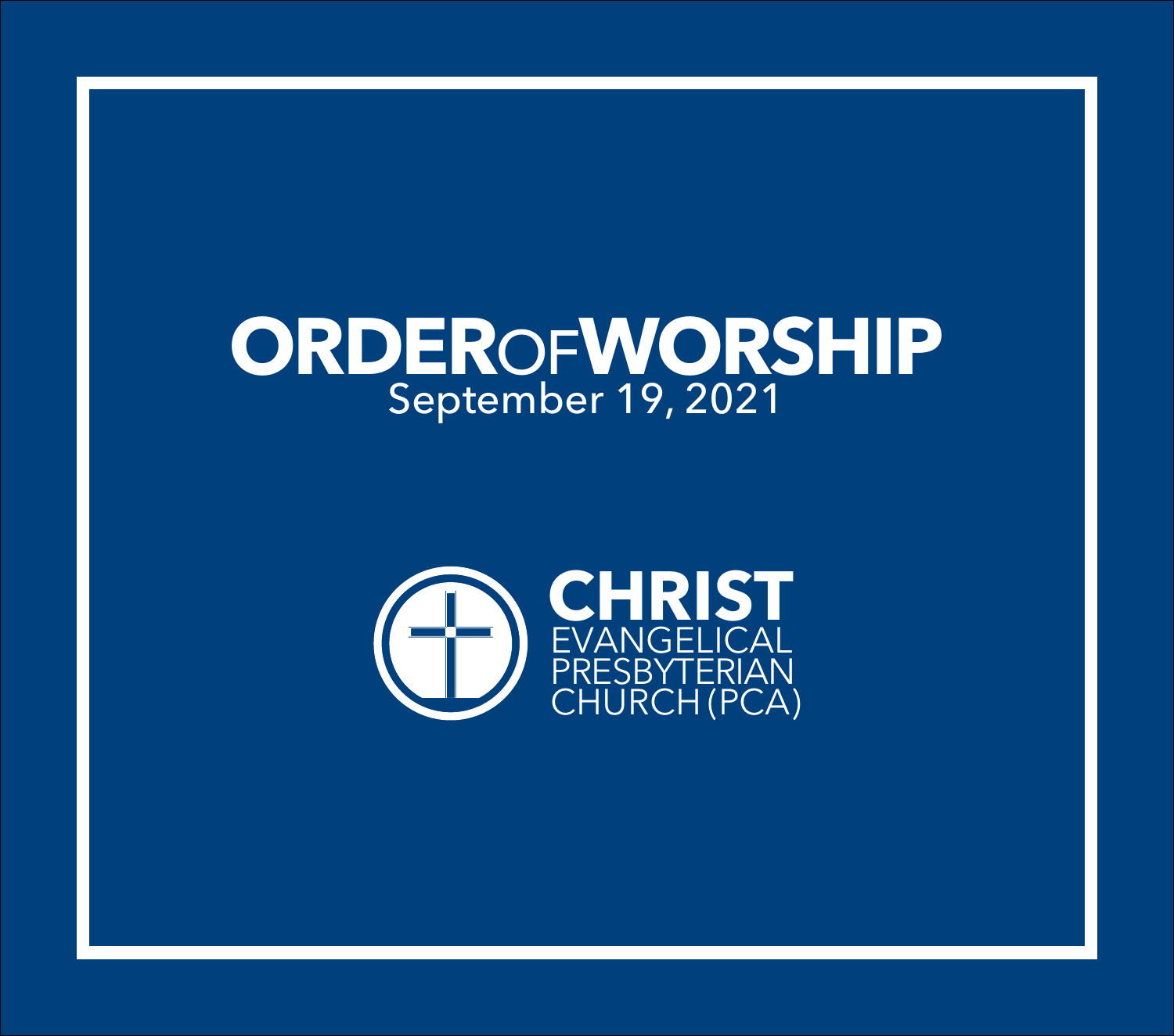## **ORDER OF WORSHIP** September 19, 2021

# **Prelude** Worship Choir

## **How Great Thou Art**

## **Welcome**

To all who are weary and need rest; To all who mourn and long for comfort; To all who feel worthless and wonder if God cares; To all who fail and desire strength; To all who sin and need a Savior; To all who hunger and thirst for righteousness; And to whoever will come–

This Church opens wide her doors and offers her welcome in the name of the Lord Jesus Christ.

## **Call to Worship Call to Worship Psalm 95:1-2**

Minister: Oh come, let us sing to the LORD;

 let us make a joyful noise to the rock of our salvation! Let us come into his presence with thanksgiving; let us make a joyful noise to him with songs of praise!

Let us worship the Lord together!

## **Hymn of Praise**

## **All Hail the Power of Jesus' Name**

All hail the pow'r of Jesus' name Let angels prostrate fall Bring forth the royal diadem And crown him Lord of all Bring forth the royal diadem And crown him Lord of all

Ye chosen seed of Israel's race Ye ransomed from the fall Hail him who saves you by his grace And crown him Lord of all Hail him who saves you by his grace And crown him Lord of all

Let every kindred every tribe On this terrestrial ball To him all majesty ascribe And crown him Lord of all To him all majesty ascribe And crown him Lord of all

O that with yonder sacred throng We at his feet may fall We'll join the everlasting song And crown him Lord of all We'll join the everlasting song And crown him Lord of all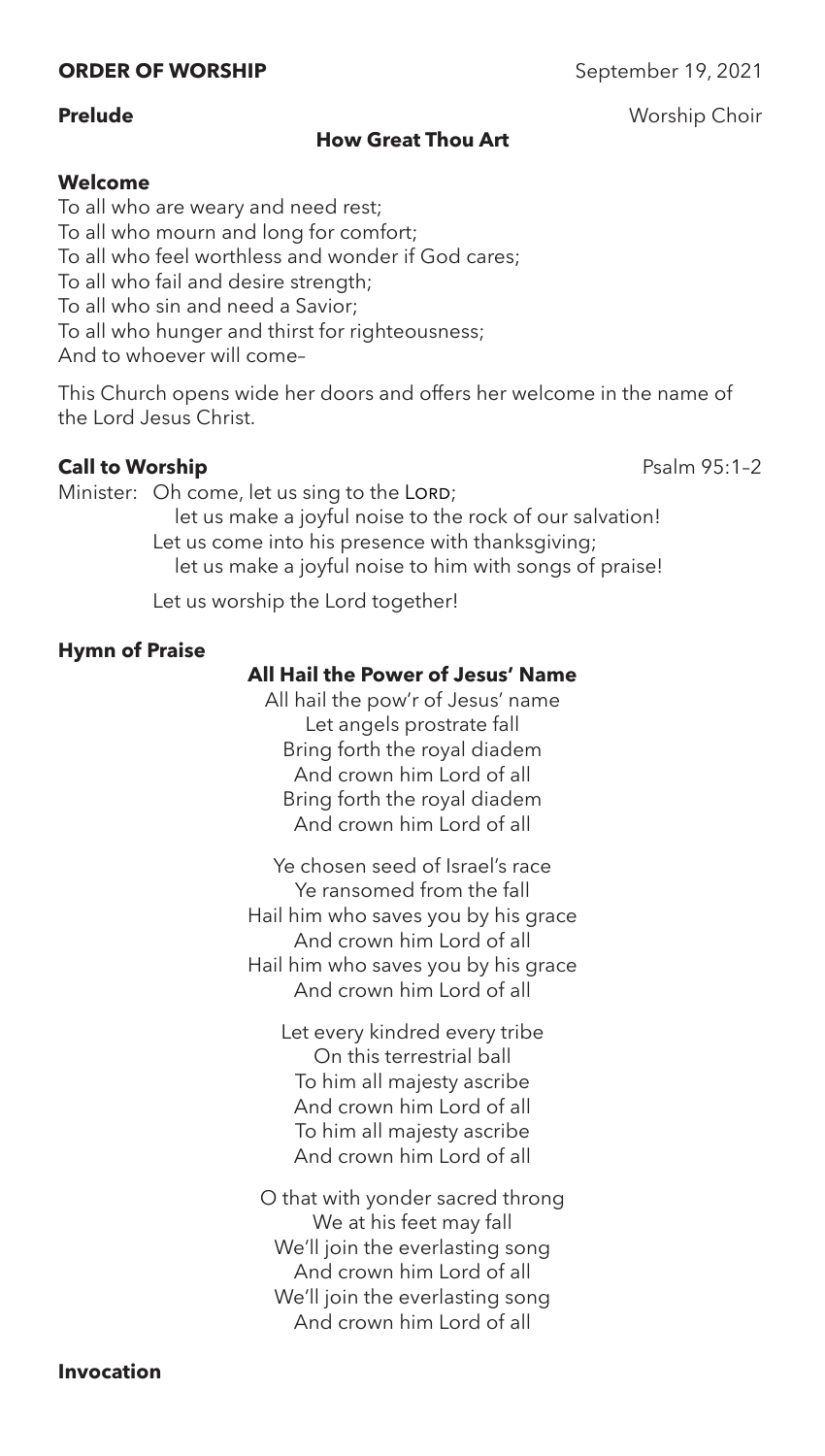# **The Lord's Prayer**

Our Father, who art in heaven, hallowed be thy name. Thy kingdom come, thy will be done, on earth as it is in heaven. Give us this day our daily bread, and forgive us our debts, as we forgive our debtors. And lead us not into temptation, but deliver us from evil. For thine is the kingdom, and the power, and the glory forever. Amen.

## **Gloria Patri**

Glory be to the Father And to the Son and to the Holy Ghost As it was in the beginning Is now and ever shall be World without end Amen Amen

# **Affirmation of Faith** The Nicene Creed

Minister: Christians, what do we believe?

**All: We believe in one God, the Father Almighty, Maker of heaven and earth, of all things visible and invisible.**

> **And in one Lord Jesus Christ, the only begotten Son of God, begotten of his Father before all worlds, God of God, Light of Light, very God of very God, begotten, not made, being of one substance with the Father; by whom all things were made; who for us and for our salvation came down from heaven, and was incarnate by the Holy Spirit of the virgin Mary, and was made man; and was crucified also for us under Pontius Pilate; he suffered and was buried; and the third day he rose again according to the Scriptures, and ascended into heaven, and is seated at the right hand of the Father; and he shall come again, with glory, to judge both the living and the dead; whose kingdom shall have no end.**

> **And we believe in the Holy Spirit, the Lord and Giver of life, who proceeds from the Father and the Son; who with the Father and the Son together is worshipped and glorified; who spoke by the prophets; and we believe in one holy catholic\* and apostolic church; we acknowledge one baptism for the remission of sins; and we look for the resurrection of the dead, and the life of the world to come. Amen.**

*\*The term catholic refers to the church universal, knowing no racial, economic, geographical, or language barriers.*

# **Psalm 150, Praise the Lord**

You made the starry host You traced the mountain peaks You paint the evening skies with wonders The earth it is your throne From desert to the sea All nature testifies your splendor

*continued*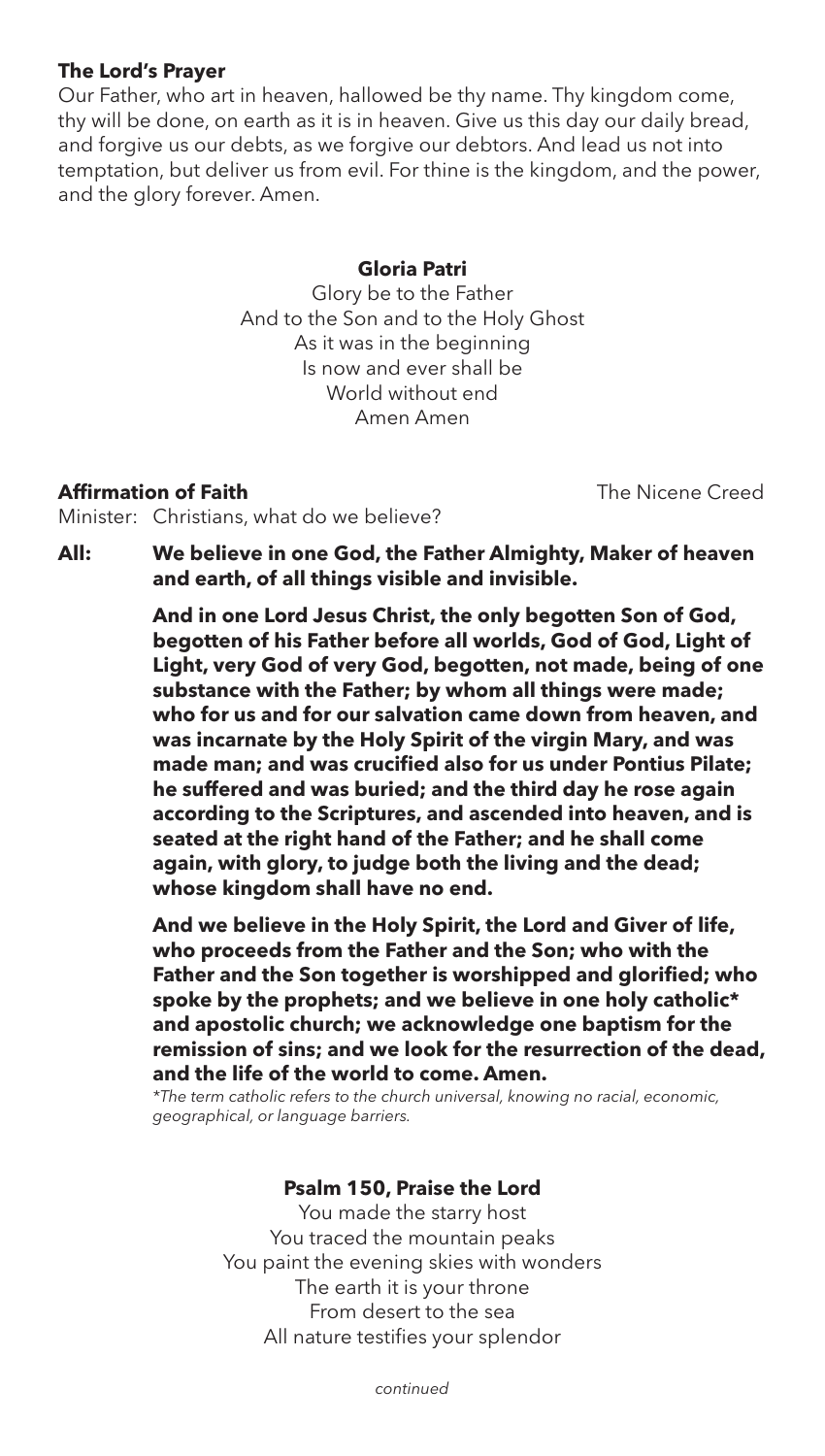## *Chorus*

*Praise the Lord praise the Lord Sing his greatness all creation Praise the Lord raise your voice You heights and all you depths From furthest east to west Let everything that has breath praise the Lord*

> You reached into the dust With love your Spirit breathed You formed us in your very likeness To know your wondrous works To tell your mighty deeds To join the everlasting chorus

## *Chorus*

Let symphonies resound Let drums and choirs ring out All heaven hear the sound of worship Let every nation bring Its honors to the King A roar of harmonies eternal

Praise the Lord praise the Lord Sing his greatness all creation Praise the Lord raise your voice You heights and all you depths From furthest east to west You distant burning stars All creatures near and far From sky to sea to shore Sing out forevermore

Let everything that has breath praise the Lord

## **Call to Confession <b>Call to Confession Exodus 20:3**

Westminster Shorter Catechism Q/A 45–48

Minister: What is the first commandment?

- **People: The first commandment is: You shall have no other gods before me.**
- Minister: What is required in the first commandment?
- **People: The first commandment requires us to know and acknowledge God to be the only true God, and our God; and to worship and glorify him accordingly.**
- Minister: What is forbidden in the first commandment?
- **People: The first commandment forbids the denying, or not worshipping and glorifying, the true God as God, and our God; and the giving of that worship and glory to any other, which is due to him alone.**
- Minister: What are we specially taught by these words "before me" in the first commandment?
- **People: These words "before me" in the first commandment teach us, that God, who sees all things, takes notice of, and is much displeased with, the sin of having any other God.**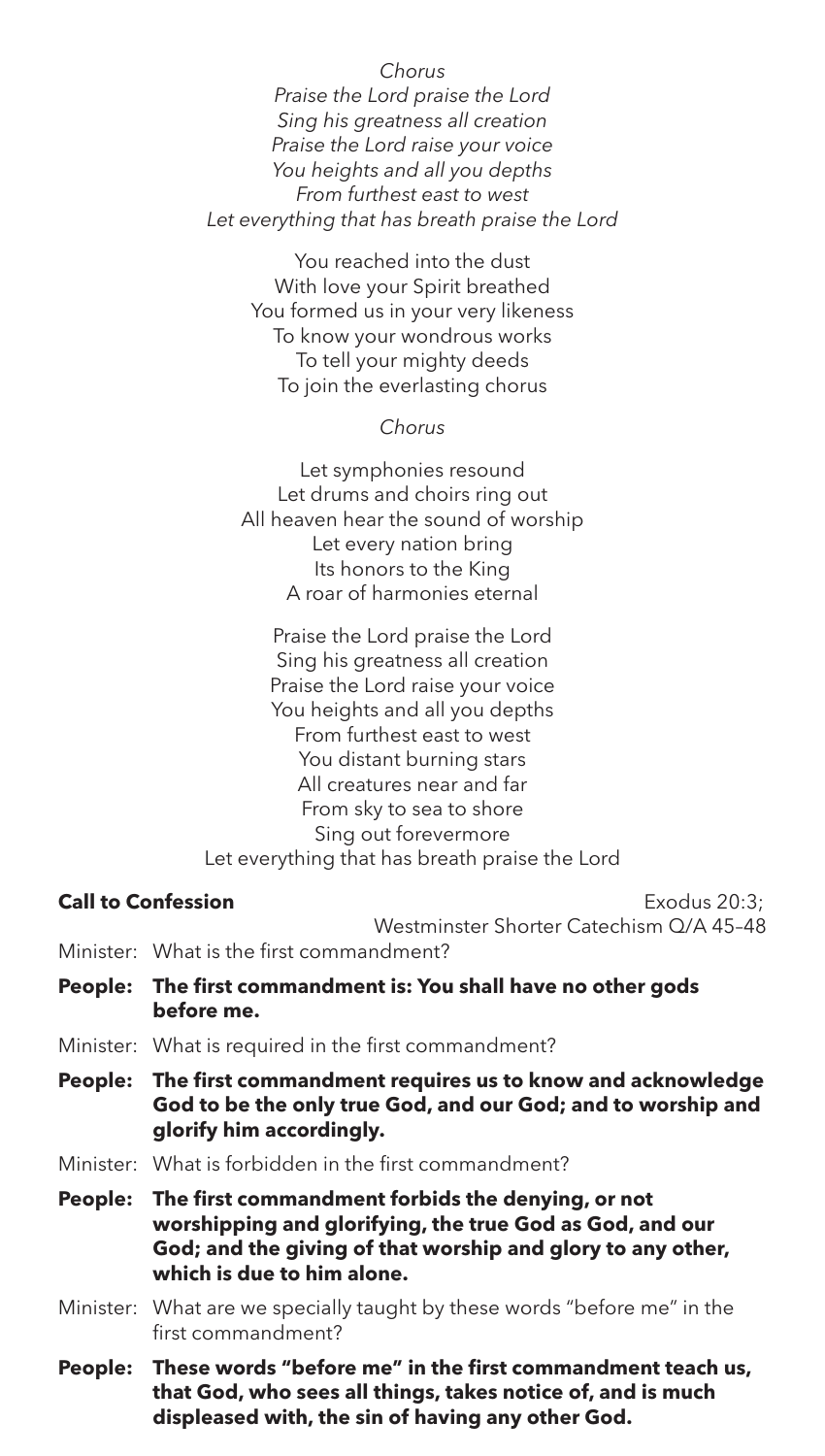# **Public Confession**

Minister: Let us confess our sins together:

Most merciful Father, we have sinned against and are guilty before you. Forgive us the sins of our tongues:

**All: For deception and untruthfulness in our dealings with others; for resentment, impatience, partiality, gossip, slander, and tempers out of control.**

Minister: Forgive us for the sins of our eyes:

**All: For impurity in our glances and imagination, for pining after more beauty, comfort, status, and wealth than you have already given us.**

Minister: Forgive us the sins of our hearts:

**All: For hard-heartedness toward you and our neighbors; for pride, self-absorption, self-pity and, above all, for rebelling against your lordship and doubting your love. Holy Father, kill our envy, remove our pride, and melt our hearts. Give us grace to be holy, kind, gentle, and pure; to live for you and not for ourselves, being transformed into your likeness.**

# **Silent Confession**

# **Assurance of Pardon and Comfort** Psalm 103:8, 10-12

Minister: The LORD is merciful and gracious, slow to anger and abounding in steadfast love. He does not deal with us according to our sins, nor repay us according to our iniquities. For as high as the heavens are above the earth, so great is his steadfast love toward those who fear him; as far as the east is from the west, so far does he remove our transgressions from us.

> Hear and receive the good news of the gospel: in Jesus Christ, we are forgiven.

# **People: Thanks be to God!**

# **Come, Behold the Wondrous Mystery**

Come behold the wondrous myst'ry In the dawning of the King He the theme of heaven's praises Robed in frail humanity In our longing in our darkness Now the Light of Life has come Look to Christ who condescended Took on flesh to ransom us

Come behold the wondrous myst'ry He the perfect Son of Man In his living in his suff'ring Never trace nor stain of sin See the true and better Adam Come to save the hellbound man Christ the great and sure fulfillment Of the law in him we stand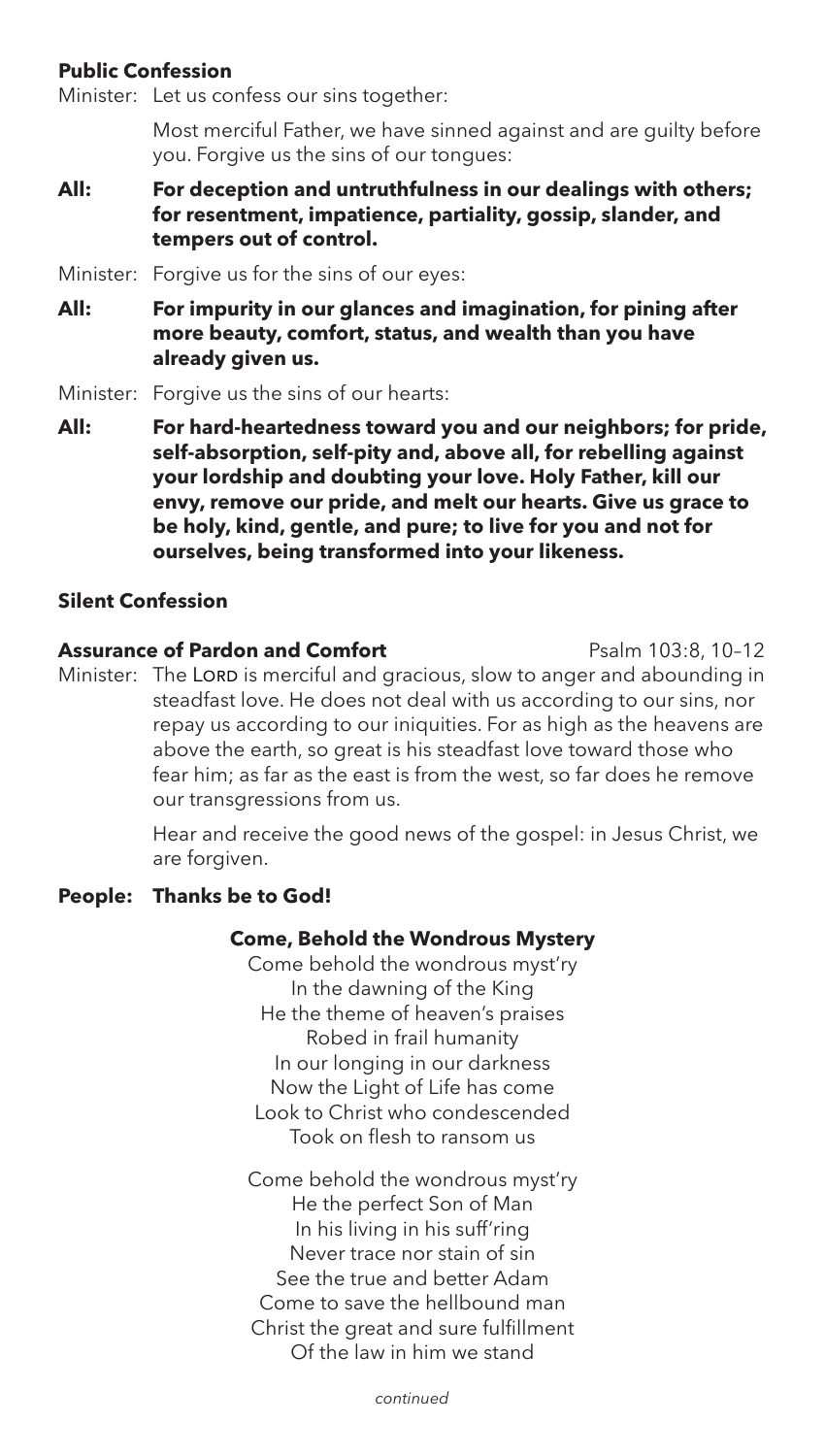Come behold the wondrous myst'ry Christ the Lord upon the tree In the stead of ruined sinners Hangs the Lamb in victory See the price of our redemption See the Father's plan unfold Bringing many sons to glory Grace unmeasured love untold

Come behold the wondrous myst'ry Slain by death the God of life But no grave could e'er restrain him Praise the Lord he is alive What a foretaste of deliv'rance How unwavering our hope Christ in power resurrected As we will be when he comes

What a foretaste of deliv'rance How unwavering our hope Christ in power resurrected As we will be when he comes

## **(8:30) Pastoral Prayer**

**(11:00) Sacrament of Baptism**  Desmond James Hooks

Dominic Thomas Hooks

## **Tithes And Offerings**

#### **The Doxology**

Praise God from whom all blessings flow Praise him all creatures here below Praise him above ye heavenly host Praise Father Son and Holy Ghost Amen

#### **Prayer Of Dedication**

#### **Sermon**

#### **"Count Your Blessings"**

*Ephesians 1:3* Rev. Richard Harris

#### **Closing Song**

## **Come, Thou Fount of Every Blessing**

Come thou fount of every blessing Tune my heart to sing thy grace Streams of mercy never ceasing Call for songs of loudest praise Teach me some melodious sonnet Sung by flaming tongues above Praise the mount I'm fixed upon it Mount of God's unchanging love